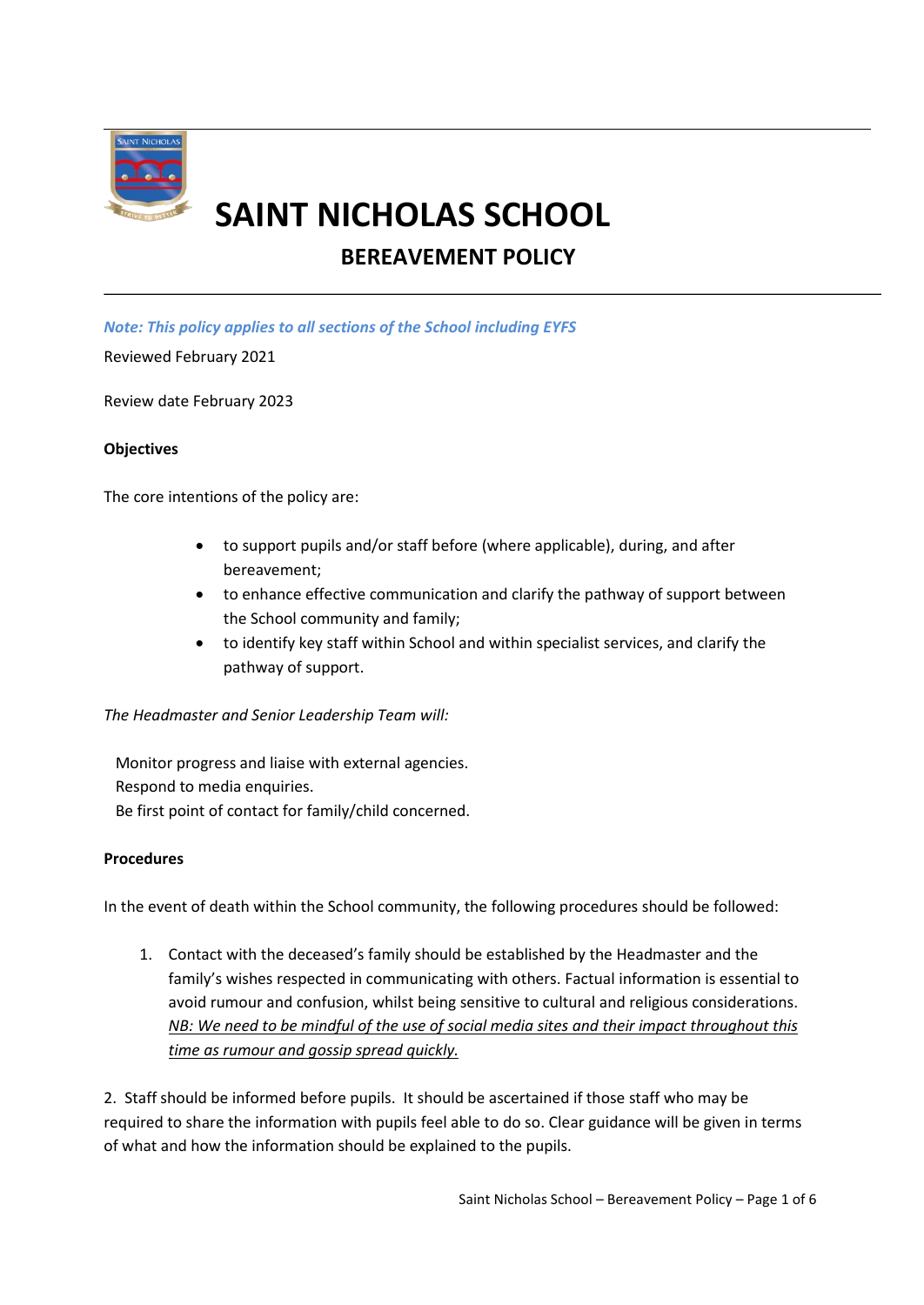3. Pupils should be informed, preferably in small groups, by someone known to them. A decision should be made as to whether this information should be given as part of a whole school approach or if only certain groups of pupils need to be informed.

4. A letter to all school families affected should be composed at the earliest opportunity and a decision made as to whom, and how, it should be distributed.

5. The School should be aware that the school timetable may need a degree of flexibility to accommodate the needs and wellbeing of children affected by the situation. However, minimal disruption to the timetable also offers a sense of security and familiarity.

6. Staff affected by the death will be offered ongoing support as appropriate.

7. In consultation with the bereaved family, arrangements for funeral attendance may be clarified, with the consideration of full or partial school closure in some circumstances.

8. Where necessary a press statement should be prepared by the Headmaster in consultation with the Governors.

9. The School should be aware that the impact of bereavement follows a child throughout their school life so information should be recorded and shared with relevant people, particularly at transition points. The school should be aware of any ongoing bereavement issues for new pupils. To this end it is important to have effective communication with 'feeder' schools.

Many of the guidelines here are only appropriate when the School community as a whole has experienced a death, for example a teacher, a pupil or another staff member. Perhaps a more common experience for teachers and learning support staff is that of a pupil experiencing the death of a parent. Whole school or class activities will not normally be appropriate in this situation, but the needs of that individual pupil should still be given careful consideration and the pupil may wish to see the school counsellor.

If a child has been bereaved it is important to involve them in decisions about how the School manages issues relating to their loss. Talk to the child about their preferred way of informing their peers and staff about what has happened and about the support they need.

# **Informing Pupils**

If any member of staff feels unable to tell their class, they need to know that this is acceptable and alternative arrangements should be made. Be aware of children/young people who have recently been bereaved.

Where possible the whole school should be informed at the same time, preferably in small class groups as early as possible after the event.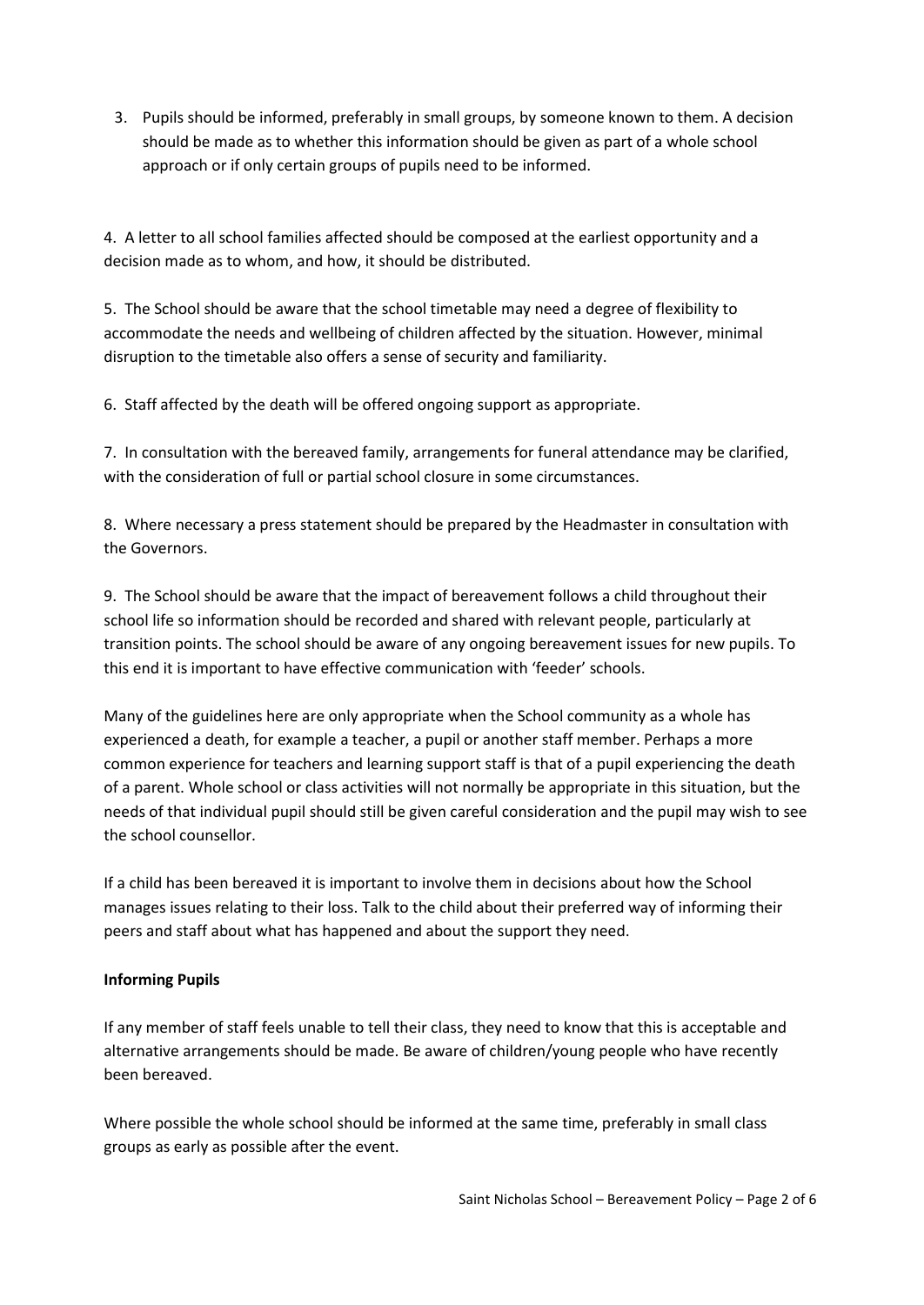There needs to be clarity about what information can be shared with the children, e.g. what is in the public domain and what has been agreed by the family

Give the information about the cause of death if possible. Use age appropriate, simple and clear language, avoid euphemisms. If children ask questions, be clear about what information can be shared with them. Answer questions open and honestly. It is acceptable to say *'I don't know'* or *'We don't know yet'* or *'Maybe we will be able to find out later'*.

Acknowledge that different people will react/feel differently. All possible responses are fine. Tell children they should talk to someone if they feel really upset, worried, anxious, can't sleep, etc. Say that it is also acceptable to be happy and have fun.

Encourage pupils to take care of/look after each other – and be aware of other's feelings. Let children know that, *"There will be opportunities for us all to have time to think, talk and remember … in our own way. We will talk to you again at some point about how we want to do this."*

*"School will continue as normal*." Talk about any exceptions and arrangements, e.g. support available for pupils who are very upset and how to access this support.

*"Your parents / carers will be emailed at the end of the day."* 

#### **Exemplar Action Plans**

#### In the case of the death of a member of staff

On the day of notice:

- i. School receives news of a bereavement.
- ii. Headmaster (or an appropriate other) calls the family of the member of staff to offer condolences and enquire about any preferences with regard to communication with the School community.
- iii. Headmaster or appropriate member of SLT calls a staff meeting at an appropriate time to inform staff. Staff offered support as required.
- iv. Form Tutors / Class Teachers inform pupils and explain how and where they may seek further support. Heads of School / Deputy Heads of School and SENCO are available to offer support as required. Where possible the School timetable will continue as normal.
- v. Headmaster writes to parents informing them of the situation.

#### As appropriate:

- vi. An Assembly may be held either for the whole School or a section or sections of the School.
- vii. Where possible counsellors are contacted to provide further support to pupils and staff as required.
- viii. Headmaster (or an appropriate other) calls the family of the member of staff to enquire

Saint Nicholas School – Bereavement Policy – Page 3 of 6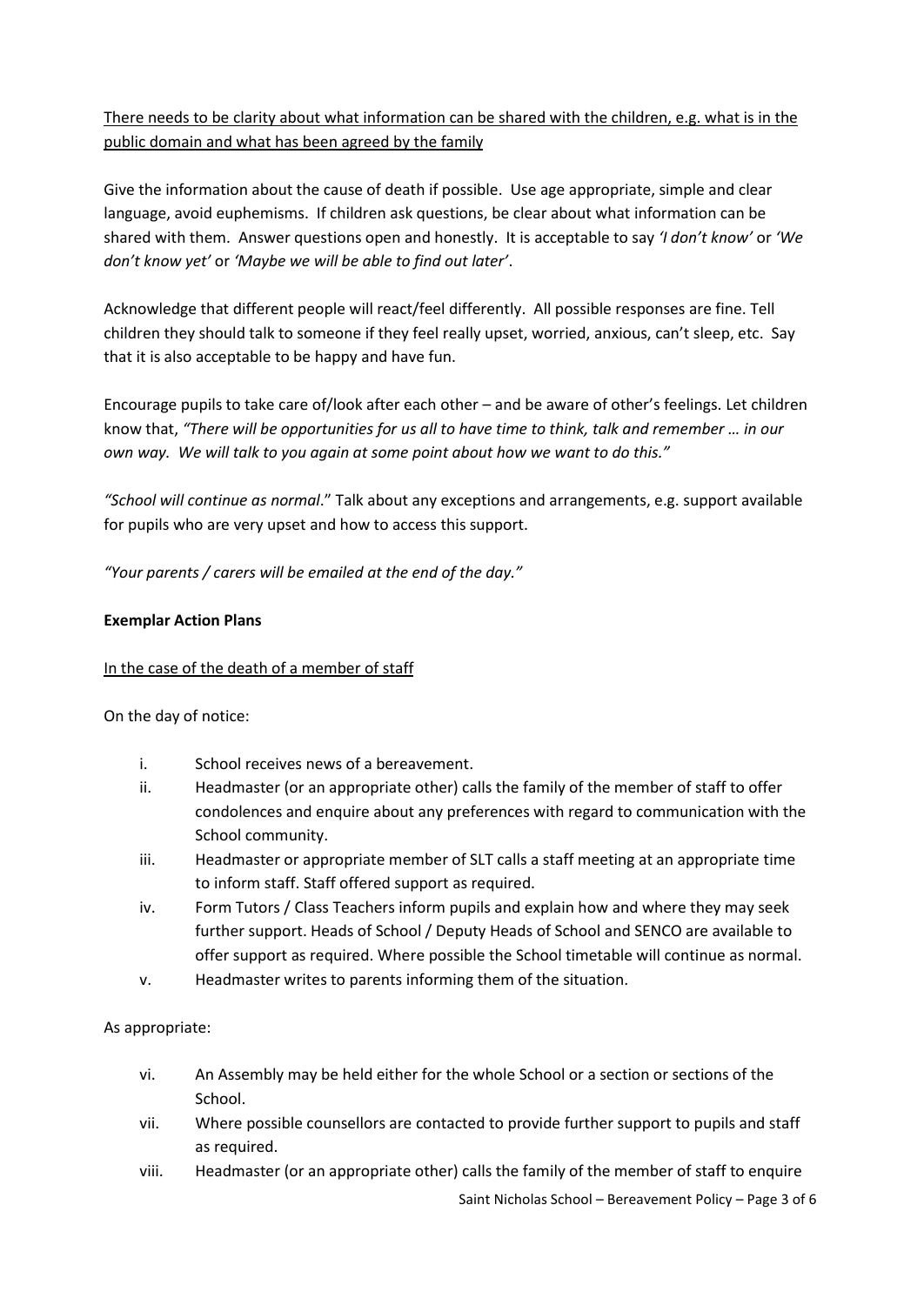about if and how they may wish the School to be involved in the funeral or another celebration of the member of staff's life.

ix. Contact 'Grief Encounter' to access further support.

## In the case of the death of a pupil

On the day of notice:

- i. School receives news of a bereavement.
- ii. Headmaster (or an appropriate other) calls parents of the family to offer condolences and enquire about any preferences with regard to communication with the School community.
- iii. Headmaster or appropriate member of SLT calls a staff meeting at an appropriate time to inform staff. Staff offered support as required.
- iv. Form Tutors / Class Teachers inform pupils and explain how and where they may seek further support. Heads of School / Deputy Heads of School and SENCO are available to offer support as required. Where possible the School timetable will continue as normal.
- v. Headmaster writes to bereaved parents offering condolences and to the other parents of the school community explaining the situation.

As appropriate:

- vi. An Assembly may be held either for the whole School or a section or sections of the School.
- vii. Where possible counsellors are contacted to provide further support to pupils and staff as required.
- viii. Headmaster (or an appropriate other) calls parents of the family to enquire about if and how parents may wish the school to be involved in the funeral or another celebration of the pupil's life.
- ix. Contact 'Grief Encounter' to access further support.

# In the case of the death of a parent

On the day of notice:

- i. School receives news of a bereavement.
- ii. Headmaster (or an appropriate other) calls the family to offer condolences and enquire about any preferences with regard to communication with the School community.
- iii. Headmaster or appropriate member of SLT informs staff. Staff offered any support as required.
- iv. Form Tutor / Class Teacher of the pupil whose parent has died informs pupils in the tutor group and explains how and where they may seek further support and/ or support the pupil who has lost their parent. Heads of School / Deputy Heads of School and SENCO are available to offer support as required. Where possible the School timetable